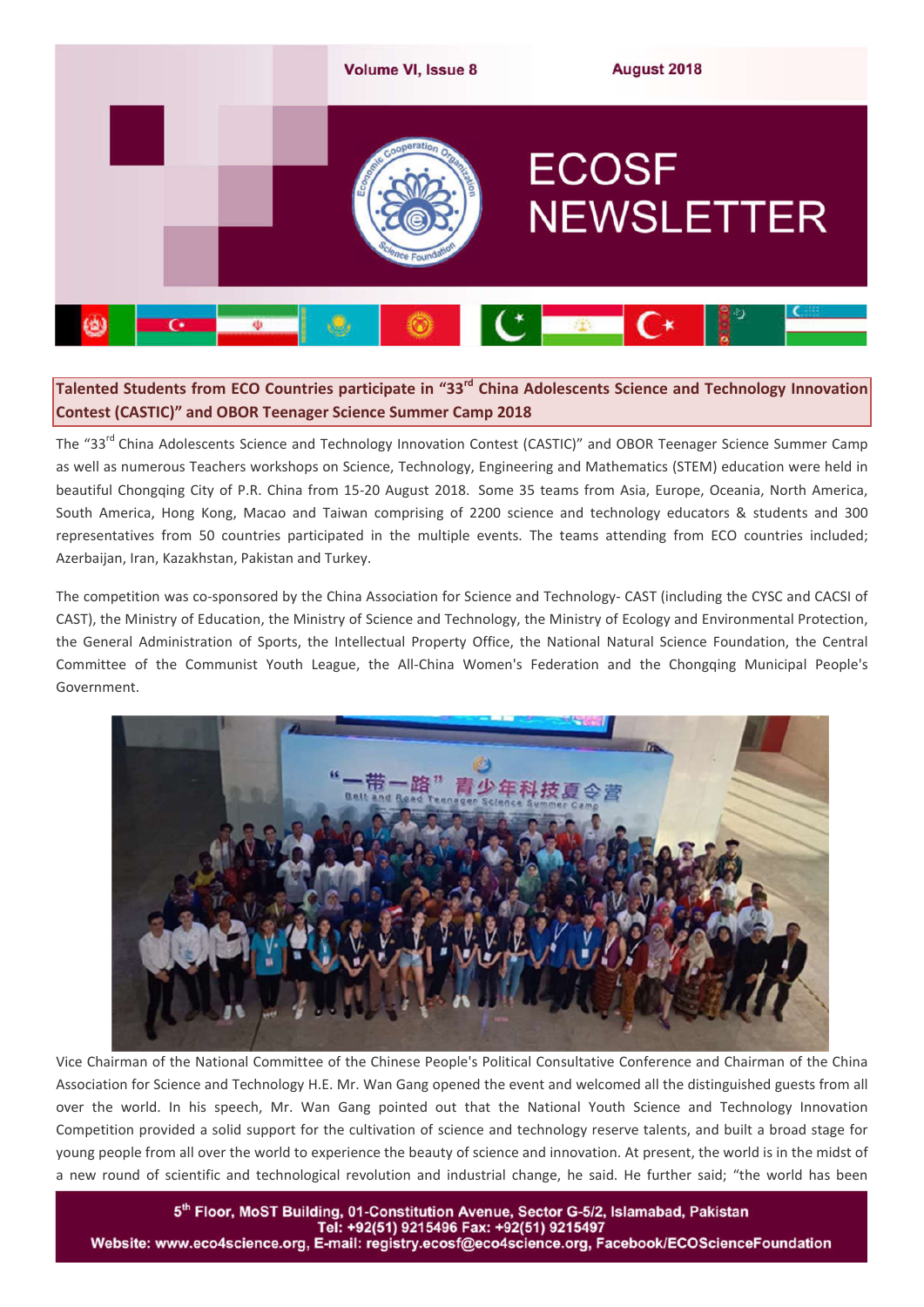

experiencing a major change in the past 100 years". Developing science and technology is a strategic choice for mankind to meet global challenges and achieve sustainable development. The future of scientific and technological innovation and building a community of human destiny, are in the hands of the youth, were his words. He hoped that the science and technology innovation contest would expand the big pattern of openness and innovation, and strived to broaden the children's scientific vision; to spread the seeds of hope, to fully stimulate the children's curiosity and imagination; to guide the children to dare to have dreams and dare to chase the dreams.

The Mayor of Chongqing Municipal Party Committee Mr. Tang Liangzhi in his speech said that young people are the most energetic and have the richest dreams, and they

are the living force of innovation and entrepreneurship. It is necessary to continuously strengthen young people's science and technology education, vigorously improve young people's scientific literacy, use practical actions to popularize scientific knowledge, promote scientific spirit, disseminate scientific ideas, and advocate scientific methods, ignite the scientific dreams of young people, and make young people a powerful force for building innovative cities.

High Officials from Chinese Government and guests from relevant scientific and technological educational institutions from the United States, Finland, Italy, Luxembourg, and Tunisia attended the opening ceremony. ECOSF was represented by its President Prof. Manzoor H. Soomro as a special honourable invited guest of the CAST.

At the opening ceremony of the participating teams, the student representatives from all over the country and the international students appeared in debut, showing their love for technological innovation with their youth and vitality.

A welcome banquet was also arranged for the participants of the **"Belt and Road Science Summer Camp"** on 15 August 2018, wherein, the Chinese and foreign teachers and students had their own cultural performances accompanied by interesting interactive programs, making the whole party happy and harmonious. The splendid cultural performances brought the spiritual distance of young people closer and enhanced the understanding of each country's human resources. It laid a good foundation for enhancing understanding, harvesting friendship and strengthening exchanges.

It is observed that the internationalization level of this competition has been significantly improved, and the number of participating countries and people has reached a record high as compared to previous 32 CASTICs. It has become the largest science and technology competition in Asia with the largest number of participating countries. It was reported that the contest received more than 3,000 innovative projects and works. After the initial evaluation by experts, a total of 358 youth science and technology innovation projects and 201 counselors' science and technology education innovation projects were selected for the final evaluation of the competition. In the same period, a variety of exhibitions and exchanges such as the China-ASEAN Youth Innovation Competition, the One Belt and One Road Youth Technology Science Summer Camp, the China Science and Technology Association Youth Science and Technology Education Exhibition, and the 2018 China Youth Science and Technology Counselor Association Annual Meeting were also held.

Among the other events, **"OBOR Science and Technology Education Forum"** was held on 17 August 2018. Dr. He ZHU from the Chinese Association of Children Science Instructors (CACSI) moderated the forum. Nearly 70 Chinese and foreign science and technology teachers and science educators including those from ECO countries participated in the Forum. Eight speakers from five countries shared their experiences in conducting science education in their respective countries and fields.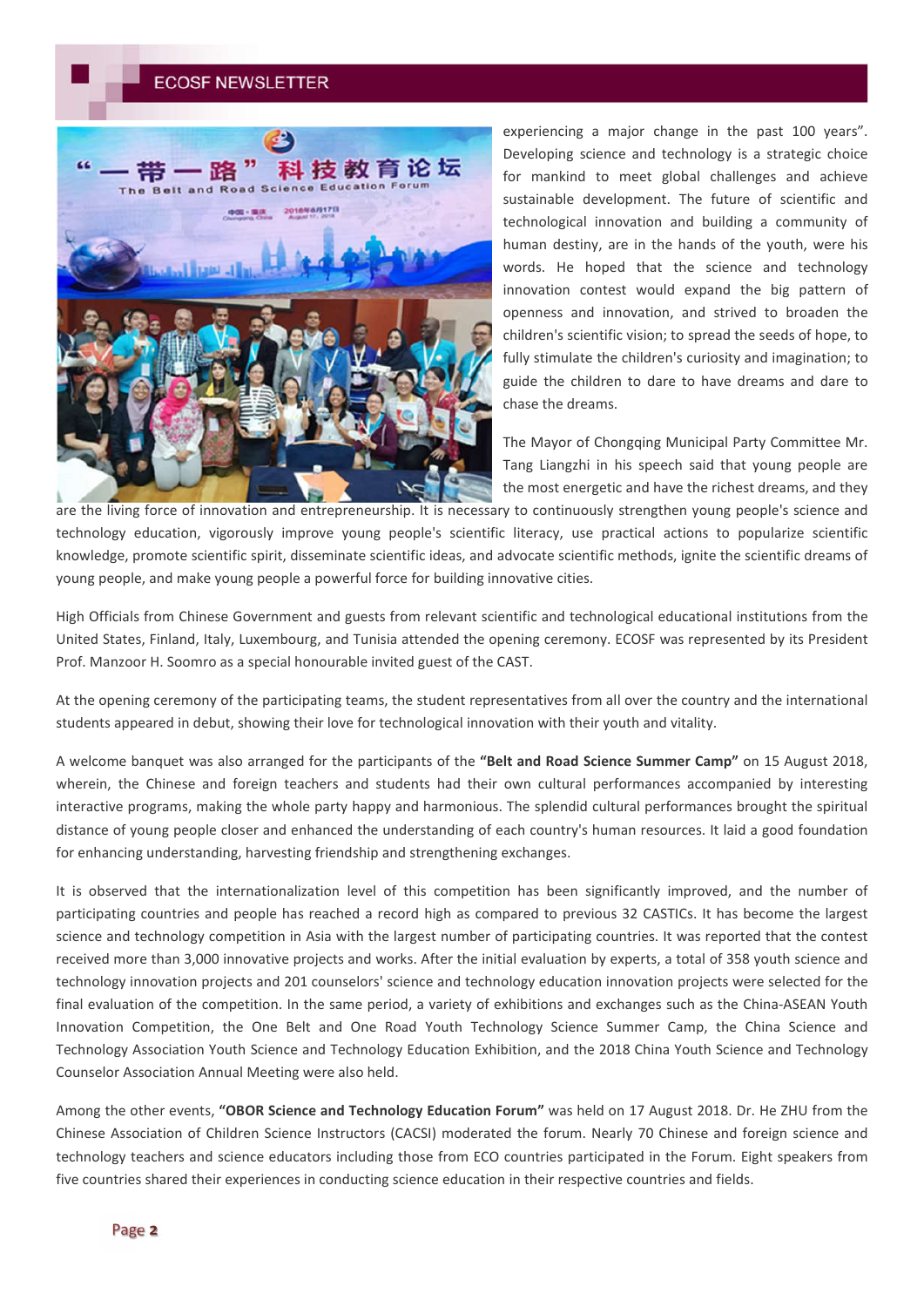

President ECO Science Foundation (ECOSF) Prof. Soomro was the main opening keynote speaker of the Forum. His presentation was entitled' *"Inquiry Base Science Education (IBSE) for Sustainable Development in the ECO Region".* President ECOSF was participating in the events on the special invitation of the hosts- CAST. Prof. Soomro in his talk introduced the strategies and programmes and results of the Foundation's promotion of inquiry science education implementation in ECO countries. He emphasized that technological innovation plays an important role in realizing the sustainable development of human society. Developing inquiry-based science education and cultivating students' scientific quality are important foundations for realizing scientific and technological

innovation. To achieve high-quality science education, it is necessary to unite the power of the government, universities, and social institutions to conduct extensive international cooperation, he stressed. Subsequently on the same day, an activity "Sailing Ship" under the Maritime Silk Road of OBOR Curriculum course was successfully tested with science teachers participating in the Belt and Road Science Summer Camp. The CACSI and a Chinese STEM company, "Handsbrain Education" facilitated the activity.

### Read more: http://eco4science.org/33-CASTIC

**Thailand NSM-IAP SEP International Forum on "Science Literacy through National Museums of ASEAN Countries" during the National Science and Technology Fair 2018**

The National Science Museum (NSM) of Thailand in Bangkok and Inter Academy Partnership Science Education Program (IAP SEP) with the support of Ministry of Science and Technology of Thailand organized an Exclusive Forum entitled; "Promoting Science Literacy through National Museums of ASEAN Countries" as a part of the National Science and Technology Fair 2018 from 16-26 August. The Forum was held on 25 -26 August 2018 at Impact Exhibition and Convention Centre, Nonthaburi, Bangkok, Thailand.



The aim of this Forum was to discuss the possibilities of

the collaboration between science museum/centers and the national museums in the promotion of science literacy for the sustainable development for the whole community in ASEAN countries and beyond under the aegis of IAP SEP..

**Prof. Dr. Soranit Siltham**, Permanent Secretary to the Ministry of Science and Technology, Thailand opened the Forum and congratulated the organizers, where he shared the importance of Science and Technology through Science Museums in ASEAN Countries.

**Prof Rawin Ravingse** President National Science Museum delivered his welcome remarks in the opening ceremony. Prof. Ravings greeted the participants and highlight the importance of promoting Science through interactive learning**.** 

**Dato Lee Cheong** Chairman of the IAP SEP Global Council and Honorary Chair of Governing Board International Science, Technology, and Innovation Centre for South-South Cooperation, Malaysia shared the objectives of the forum. **Prof. Dr. Manzoor Hussain Soomro**, President, ECOSF who is also the member of Global Council of IAP SEP participated in the forum as an invited guest discussant.

Later the participants of the Forum visited the National Science and Technology Fair 2018, the fair is an annual special event put together by the NSM and Ministry of Science and Technology to promote and foster public interests in Science, Technology and Innovation (STI). The Fair highlighted the latest innovations in STI along with several exhibitions and interactive activities. The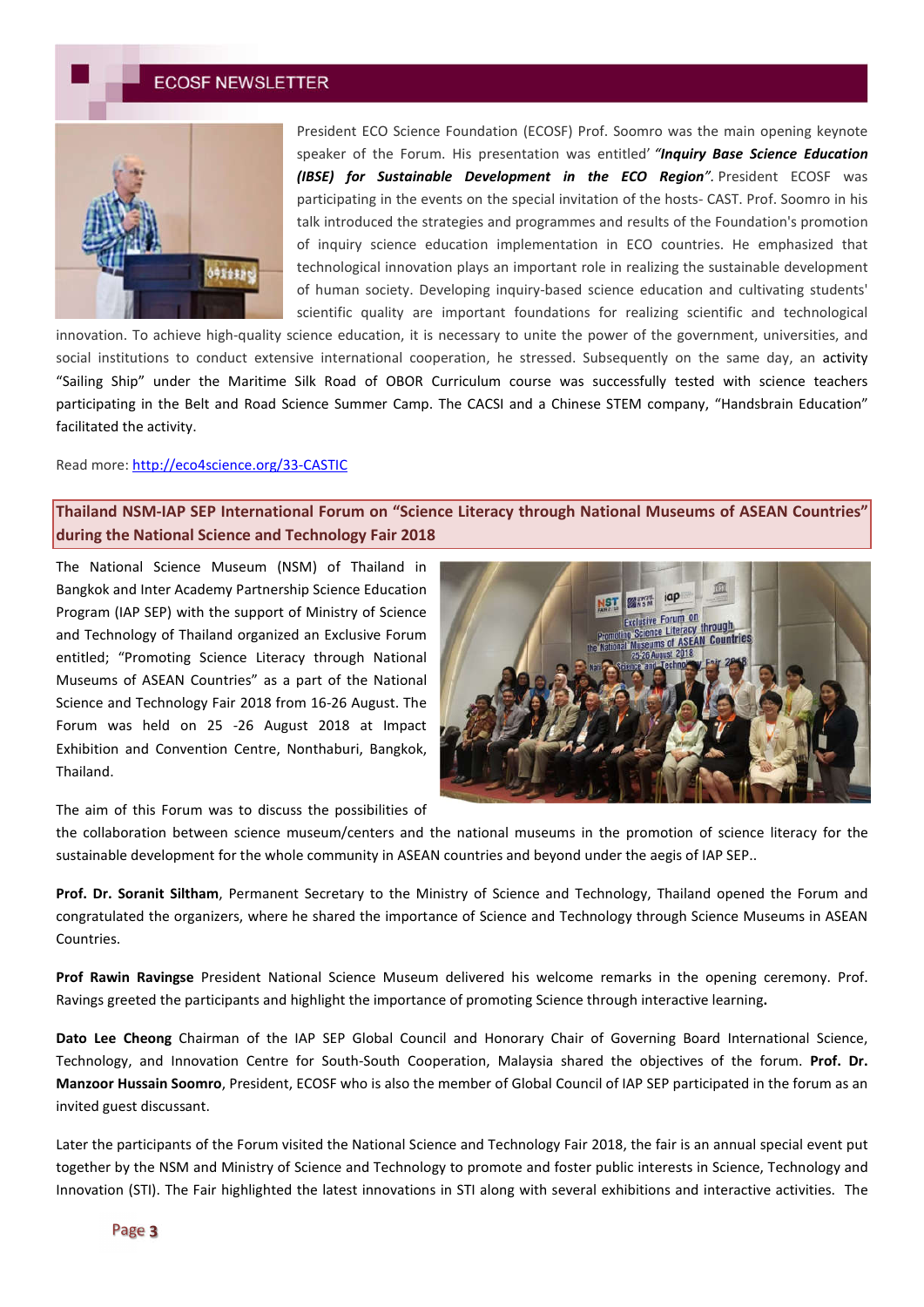

objectives of the fair were to inspire young students to see the importance of science and technology, encourage them to think scientifically and to learn how to use and manage technology wisely. One of the highlights of the event among many, was a cave exhibition which featured survival innovations to rescue stranded people in the context of recent Cave-stranded football team of Thailand. Apart from the cave exhibitions, there were also the displays in the honor of the Father of Thai technology and innovation, and an astronomy exhibition featuring images with multimedia aspects, demonstrating rare astronomical phenomena from all over the world as part of 150 years celebration of their King Rama-IV of Siam (Thailand), who had predicted a full solar eclipse two months in advance. The fair also included many

interesting scientific experiments and activities to promote creativity and solutions based on science and technology.

It is pertinent to mention that the National Science and Technology fair 2018 was the biggest fair of the year in Science, Technology and Innovation during the occasion of National Science Week in Thailand. The Fair attracted more than a million visitors including children, parents and youth who actively participated in the exhibition.

**IAP SEP organized the Meeting of Working Group on Fusion of One Belt One Road (OBOR) Civilizations Curriculum Design during the National Science & Technology Fair 2018 at the National Science Museum of Thailand**

Inter-Academy Partnership on Science Education Programme (IAP SEP) organized the Meeting of Working Group on Fusion of One Belt One Road (OBOR) Civilizations Curriculum Design on August  $24<sup>th</sup>$ , 2018 at National Museum of Thailand in Bangkok during the National Science and Technology Fair 2018.

The objective of holding this meeting was to review the resources, materials and identify the gaps. The working group also deliberated on the way forward and strategies for implementing the Curriculum in the OBOR region. President ECOSF Prof. Dr. Manzoor Hussain Soomro was invited as



member of the Global Council of IAP SEP and participated in the meeting.

The working group has developed four modules on land silk road, maritime silk road, Karez/Kanat and architecture. This curriculum aims to demonstrate that no one civilization is superior to another and each has benefited from interactions through trade and travel from others and science is universal. It is envisaged that this curriculum will infuse spirit of peace and friendship for global peace and harmony among our young of all races with understanding that all human beings are same under the skin.

The idea of development of such a curriculum for school kids is to inculcate peace and harmony through evidence based science education for children in the light of the current conflict and increase in violence in societies, and terrorism resulting in atrocities and displaced persons.

It is pertinent to mention here that **ECOSF** is contributing to the development of this curriculum in collaboration with IAP SEP. The last working group meeting was organized by the ECOSF in collaboration with IAP SEP in Islamabad, Pakistan on April 9-10, 2018, where the working group members presented this curriculum based on the framework while highlighting the different aspects of scientific discoveries along the OBOR countries.

Page 4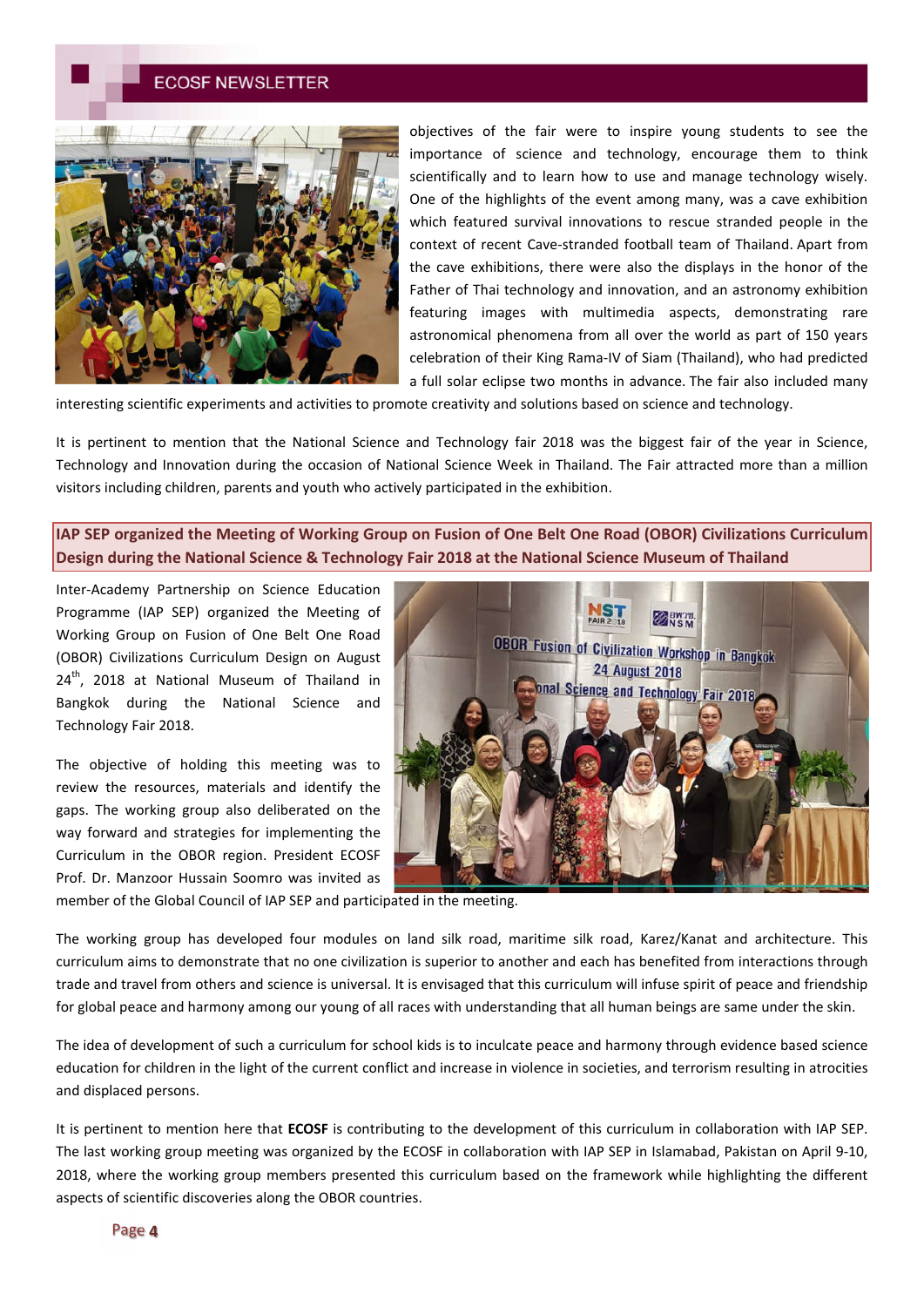The outcome of this meeting held in Bangkok on August  $24<sup>th</sup>$ , 2018 and its report can be accessed at:

http://eco4science.org/uploads/files/IAP%20SEP%20Report%20on%20OBOR%20FoC%20Group%20Meeting%20in%20Bangkok %2024%20August%202018.pdf

#### **Delegation of IMHE, Chinese Academy of Sciences called upon the President ECOSF**

A delegation of Institute of Mountain Hazards and Environment (IMHE), Chinese Academy of Sciences located in Chengdu, P.R. China called upon the President ECOSF, Prof. Dr. Manzoor Hussain Soomro in his office on August 13th, 2018. The delegation comprised of Prof. Dr. Lijun SU Deputy Director of Key Lab and Prof. Dr. Yonggang GE, Vice Director of Science & Technology Division of IMHE. Prof. Dr. Manzoor H. Soomro warmly welcomed and briefed the delegation about the functions and programs of the ECOSF. It is pertinent to mention here that this Institute has been recognized as the International Centre of Excellence (ICoE) on Integrated Research on Disaster Risk Reduction (IRDR) by the



International Science Council (ISC). The discussion during the meeting concentrated on developing adequate Disaster Risk Reduction programmes along the Belt and Road (B&R) initiative of P.R. China.

Prof. SU appreciated and thanked Dr. Soomro and the Foundation for welcoming the delegation. He deliberated on various programs undertaken by the IMHE on DRR particularly in the mountainous regions along the B&R. Prof. SU shared with the hosts that IMHE is in the process of developing an Atlas with a database of potential hazards and disasters in the countries along the B&R.

It is important to mention here that IMHE in collaboration with Higher Education Commission (HEC) Pakistan and other relevant stakeholders including the University of Peshawar, Quaid e Azam University Islamabad and National University of Science and Technology (NUST) in Pakistan, is establishing a Pak-China Earth Sciences Research Center. The objective of developing such a center is to formulate a mechanism and provide effective disaster risk reduction strategy for the infrastructure projects under the China Pakistan Economic Corridor (CPEC). The center will work towards for id entification of current and future natural hazards and it will also propose the strategies for mitigating the potential risks and hazards that are likely to affect the infrastructure projects under the CPEC initiative.

Read more: http://eco4science.org/Chinese-Academy-of-Sciences

**PCRWR in Collaboration with Australian High Commission in Pakistan and Charles Sturt University, Australia organized the Workshop on Technical Writing**

Pakistan Council of Research in Water Resources (PCRWR) in collaboration Australian High Commission in Pakistan and Charles Sturt University, Australia organized a Three days' workshop on Technical Writing on 28-30 August, 2018. The workshop was inaugurated by the Additional Secretary, Ministry of Science and Technology (MoST), Mr. Qaiser Majeed Malik and Acting Australian High Commissioner, H.E. Brek Bately. On behalf of ECOSF, Engr. Khalil Raza Scientific Officer participated in the inaugural session of the workshop.

Speaking on the occasion, the Additional Secretary MoST emphasized over adequate capacity building to address the water crisis in Pakistan. Mr. Majeed appreciated to have very strong partnership between Australia and Pakistan in water resources management and agriculture.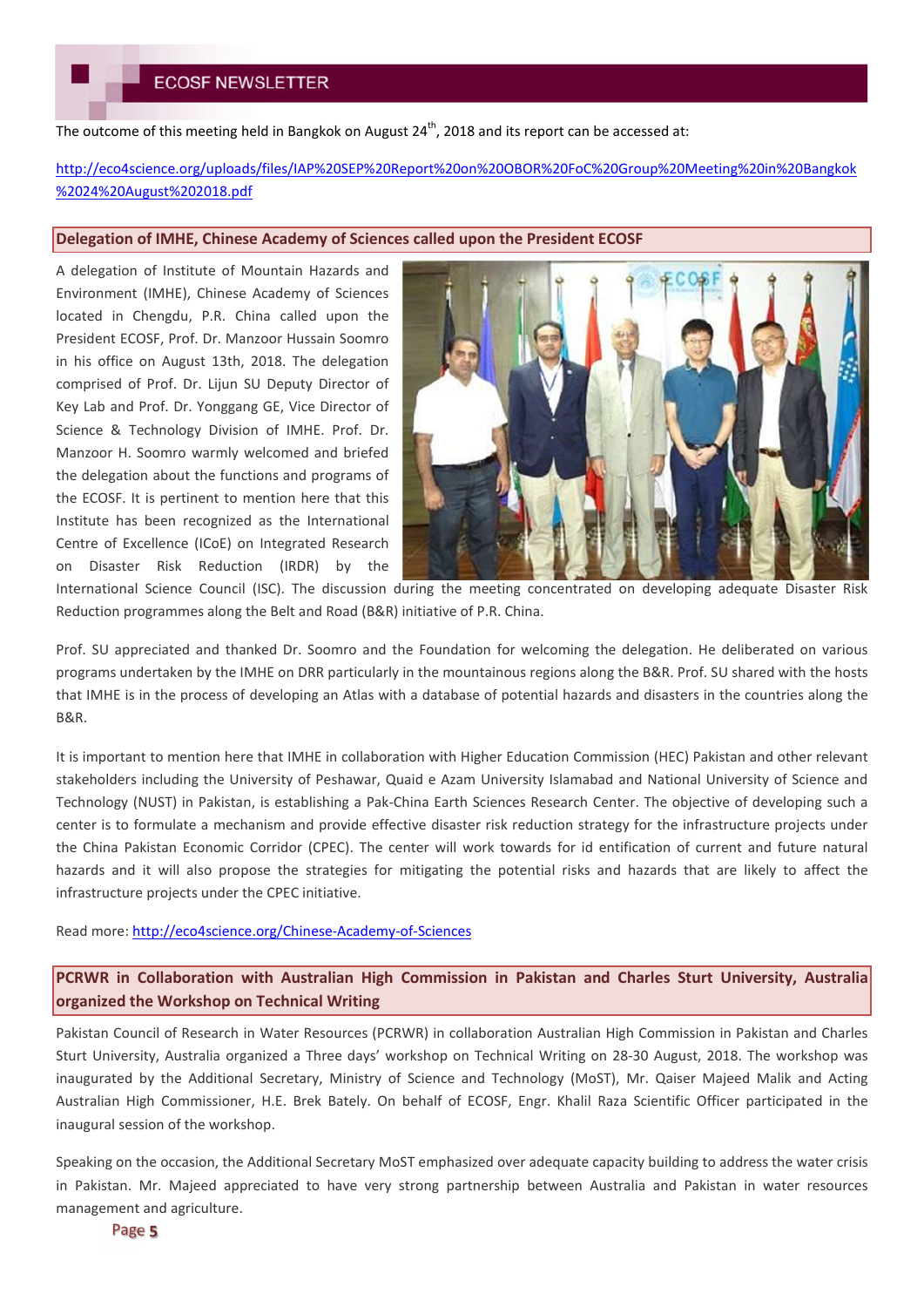The Acting Australian High Commissioner, H.E. Brek Bately urged that capacity building is one of the key components in all support programs of Australia for Pakistan. The Acting Australian High Commissioner stressed that effective communication and technical writing skills are essential to make sound judgement for policy makers.



Acting Chairman PCRWR, Dr. Mirza Habib Ali, highlighted the significance of the workshop and said that technical writing skills are essential for engineers and scientists. Dr. Catherin Allan from Charles Sturt University said that this workshop is focused on learning how to put scientific data in context and drive key messages for different stakeholders. Earlier, Dr. Muhammad Ashraf, Director General, PCRWR, highlighted various cooperation projects being undertaken by PCRWR through Australian Water Program.

### **Caspian Sea Nations Sign Landmark Deal**

The leaders of Azerbaijan, Iran, Kazakhstan, Russia and Turkmenistan signed a landmark deal on Sunday on the legal status of the inland resource-rich Caspian Sea which boasts a wealth of oil and gas reserves and sturgeon.

The leaders of Azerbaijan, Iran, Kazakhstan, Russia and Turkmenistan signed the agreement on the status of the inland sea, which has been disputed since the collapse of the Soviet Union rendered obsolete agreements between Tehran and Moscow.

The host, Kazakh President Nursultan Nazarbayev, said before the signing that the leaders were "participants in a historic event". "We can admit that consensus on the status of the sea was hard to reach and not immediate, the talks lasted more than 20 years and called for a lot of joint efforts from the parties," Nazarbayev said.

Read More: https://www.dawn.com/news/1426714/caspian-sea-nations-sign-landmark-deal

### **Distinguished Visitors to the ECOSF**

08 August 2018: DG Environment and Climate Change, Ministry of Climate Change, Govt. of Pakistan, Mr. Irfan Tariq along with Mr. M. Saleem Khattak, Deputy Sectary called on the President ECOSF and discussed the organization of 7th Meeting of ECO Working Group on Climate Change in Pakistan and other matters of mutual interests.

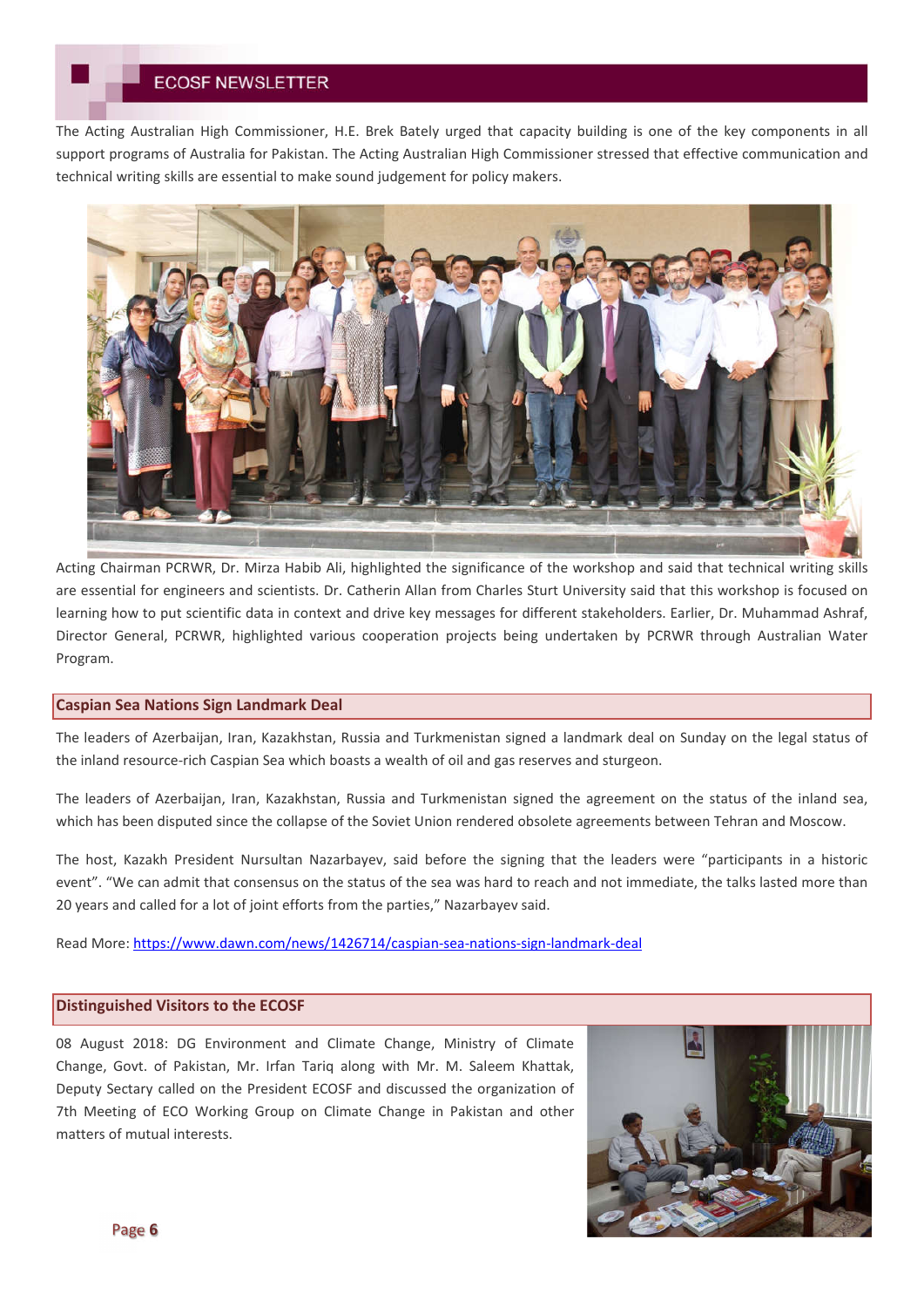### **Upcoming Events posted on ECOSF website and Facebook page**

## **2 nd Belt and Road Teenager Maker Camp & Teacher Workshop, 15-21 November 2018**

The "2nd Belt and Road Teenager Maker Camp & Teacher Workshop" will be held from 15-21 November 2018 at Beijing, China. The Camp is being hosted by the Ministry of Science and Technology, People's Republic of China and China Association for Science & Technology (CAST), organized by Children & Youth Science Center (CYSC) of CAST, while supported by InterAcademy Partnership on Science Education Program (IAP SEP), **ECOSF,** Networking of African Science Academies (NASAC) and Beijing Youth Science and Technology Centre (BYSTC).

To support the Belt and Road Initiative -China's proposal to build a Silk Road Economic Belt and a 21st Century Maritime Silk Road in cooperation with related countries -unveiled by Chinese President Xi Jinping, China Association for Science and Technology and Ministry of Science and Technology of China have jointly launched the Belt and Road Teenager Science Camps annually including Belt and Road Teenager Science Summer Camp and Belt and Road Teenager Maker Camp & Teacher Workshop since 2017. Those events aim to strengthen cross-cultural exchange, promote international understanding and inspire innovation in young generation.

The camps give students the opportunity to cooperate with the best of their age at international level, to share ideas and study cutting-edge knowledge in science labs of top schools in China through hands-on experience and teamwork under guidance of experienced teachers.

**Read More:** http://eco4science.org/2nd-Belt-and-Road

### **Global Teacher Prize 2019**

Varkey Foundation Announces Global Teacher Prize 2019 and applications are now open and will close on 9th September 2018

The Varkey Foundation believes that vibrant education awakens and supports the full potential of young people. Thanks to inspirational teachers, students develop the skills and knowledge that they need to lead successful lives and positively impact the world.

The Global Teacher Prize is a US \$1 million dollar award, presented annually to an exceptional teacher who has made an outstanding contribution to the profession. The Varkey Foundation established the prize in 2014, to recognise and celebrate the impact that teachers have around the world – not only on their students, but on the communities around them.

**Applications**: https://www.globalteacherprize.org/apply/ **Nominations**: https://www.globalteacherprize.org/nominate/

#### **International Conference on Silk-roads Disaster Risk Reduction and Sustainable Development**

The Chinese Academy of Sciences (CAS), China Association for Science and Technology, Ministry of Emergency Management of the People's Republic of China, and associated faculties of United Nations will jointly host the \*International Conference on Silkroads Disaster Risk Reduction and Sustainable Development\* in Beijing, on May 11-12, 2019.

#### **Conference Theme**

Towards Safe, Green, and Resilient Silk Roads